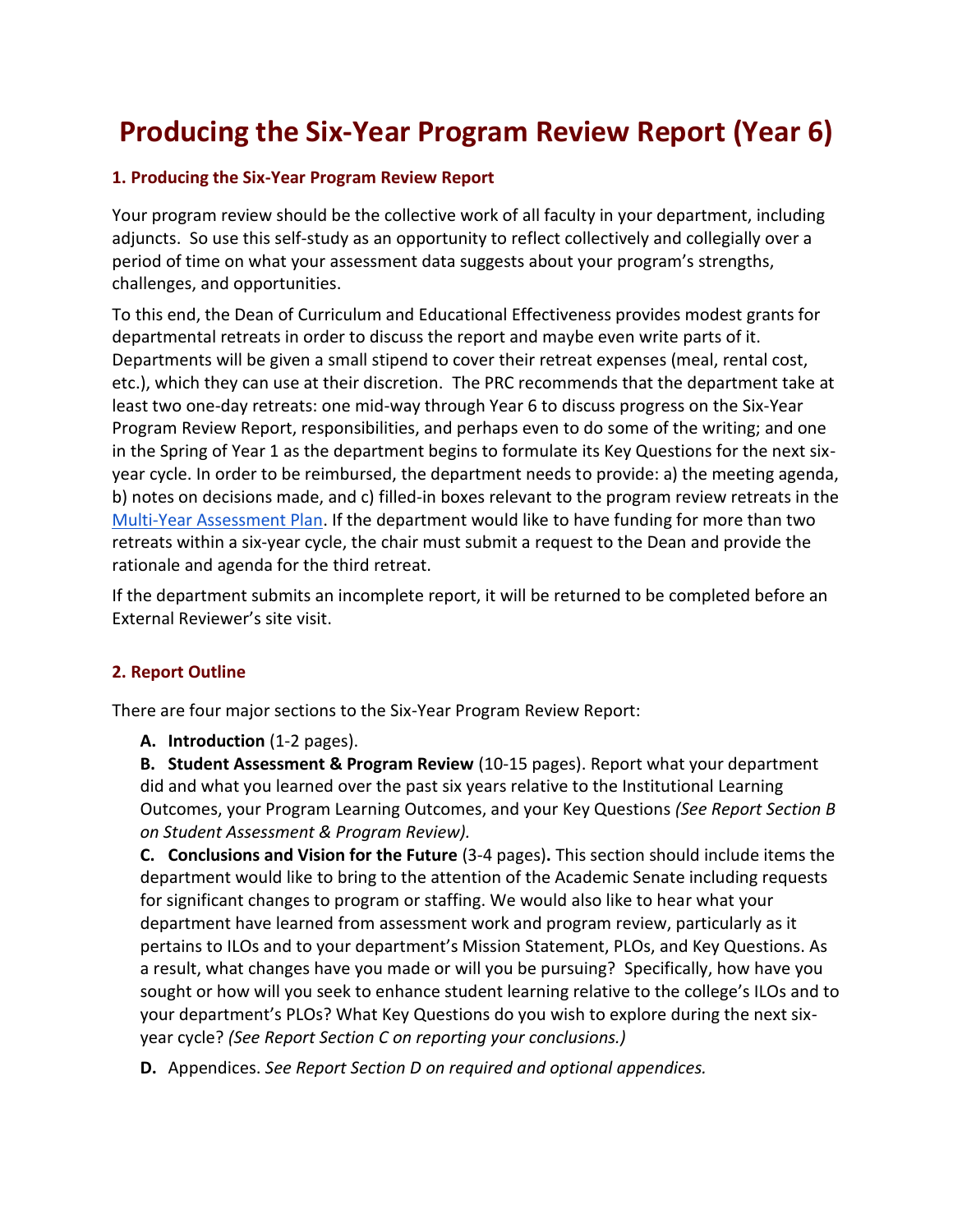# *REPORT SECTION A: INTRODUCTION*

This is an opportunity to analyze your department's work over the last six years and to showcase your program's quality and accomplishments. Start with a brief introduction of your department which should include the following information:

- a. What is your department's Mission Statement? Please provide the link to the website where the Mission Statement is posted.
- b. What are your department's Program Learning Outcomes? Please provide the link to the where PLOs are posted.
- c. What Key Questions has your department explored over this past six-year review cycle?
- d. What recommendations did the Program Review Committee make to your department prior to or during this six-year cycle and how did you address them?

While showcasing your program, reflect on the following questions:

- Are your students learning what you desire them to learn? What data have you gathered about student learning relative to Institutional Learning Outcomes (ILOs)? Program Learning Outcomes (PLOs)? Key Questions?
- Which new steps helped to enhance student learning? Which did not? And why?
- Is your curriculum appropriate for their development in your discipline?
- Do you have the staff and other resources necessary for your work and the sustainability of your program?

# *REPORT SECTION B: STUDENT ASSESSMENT AND PROGRAM REVIEW*

Over the past six years, what did your department do and what did you learn relative to the college's Institutional Learning Outcomes (if your department participated in an ILO assessment), your department's Program Learning Outcomes, and its Key Questions?

Please consider this from six different perspectives:

- 1. Student Learning
- 2. Alumni Reflections
- 3. Curriculum Review
- 4. Program Sustainability and Adaptability
- 5. Contribution to Diversity
- 6. Additional Analysis

#### *1. Student Learning*

In this section of the report, the department should reflect on their students' learning over the preceding six years. This is an opportunity for you to discuss whether your students are achieving the knowledge, skills, and virtues that you believe they should as a result of your program.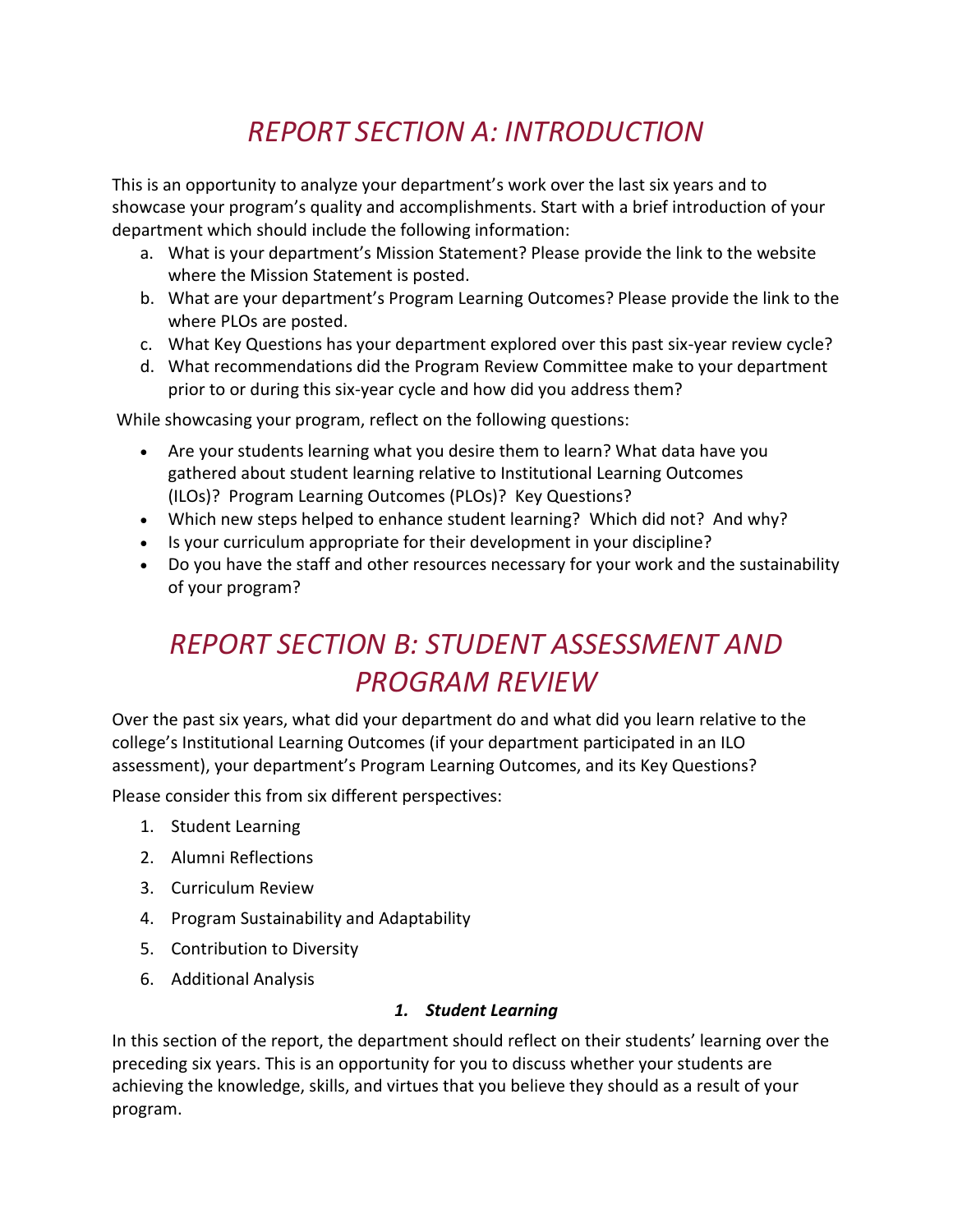This discussion will focus on the assessment work you have done since the department's last six-year program review report. It is advisable to collect both quantitative and qualitative data for your discussion. If you consider using student focus groups, click [here](http://westmont.edu/_offices/institutional_portfolio/program_review/documents/guide/FocusGroups.docx) for some tips. If you plan to survey your students, click [here](http://westmont.edu/_offices/institutional_portfolio/program_review/documents/guide/SurveyDevelopment.docx) for suggestions.

Reflect on the evidence you have collected.

### **a. Substance**

- If your department participated in ILO assessment, did your students meet the ILO standards or benchmarks?
- What did you learn about your students' learning relative to your department's PLOs? Did your students meet the standards or benchmarks you established (if appropriate)?
- How did your assessment of student learning relative to ILOs and PLOs help you address your department's Key Questions?
- What changes have you made and/or do you plan to make to improve student learning?

## **b. Assessment methodology**

- Are your annual assessment results giving you useful information for improving your work?
- How effective are your current methods for truly assessing student achievement?
- What changes do you plan to make to improve your assessment work?

## *2. Student and Alumni Reflections*

Surveying alumni has proved a useful way for many departments at Westmont to learn about how well they are accomplishing their goals.

- How happy are your majors with your program and specific aspects of it?
- How well did the program prepare them for life after Westmont including graduate school and careers?
- Did your program provide opportunities to apply disciplinary skills and knowledge and explore discipline-related interests?

Also think about how your alums might help you to answer your Key Questions.

The process is easier than you might think, with the Administrative Assistant to the Provost able to help you get an electronic survey up and running. A sample survey, with standard questions, has already been created in LimeSurvey. Look for the document entitled "How to Set-up and Administer your Alumni Survey via LimeSurvey" on that website. If you want to customize your survey, click [here](http://westmont.edu/_offices/institutional_portfolio/program_review/documents/guide/AlumniSurvey.docx) for the survey template.

While working on your version of the Alumni Survey you may consider these useful [tips.](http://westmont.edu/_offices/institutional_portfolio/program_review/documents/guide/SurveyDevelopment.docx) The Administrative Assistant to the Provost will provide you with the data you need for contacting your alumni. It is important to obtain your alumni distribution list right before you will be administering the survey. The alumni database is being constantly updated and you want to use the most current emails of your alumni. While administering your alumni survey furnish it to the period under review – six-years.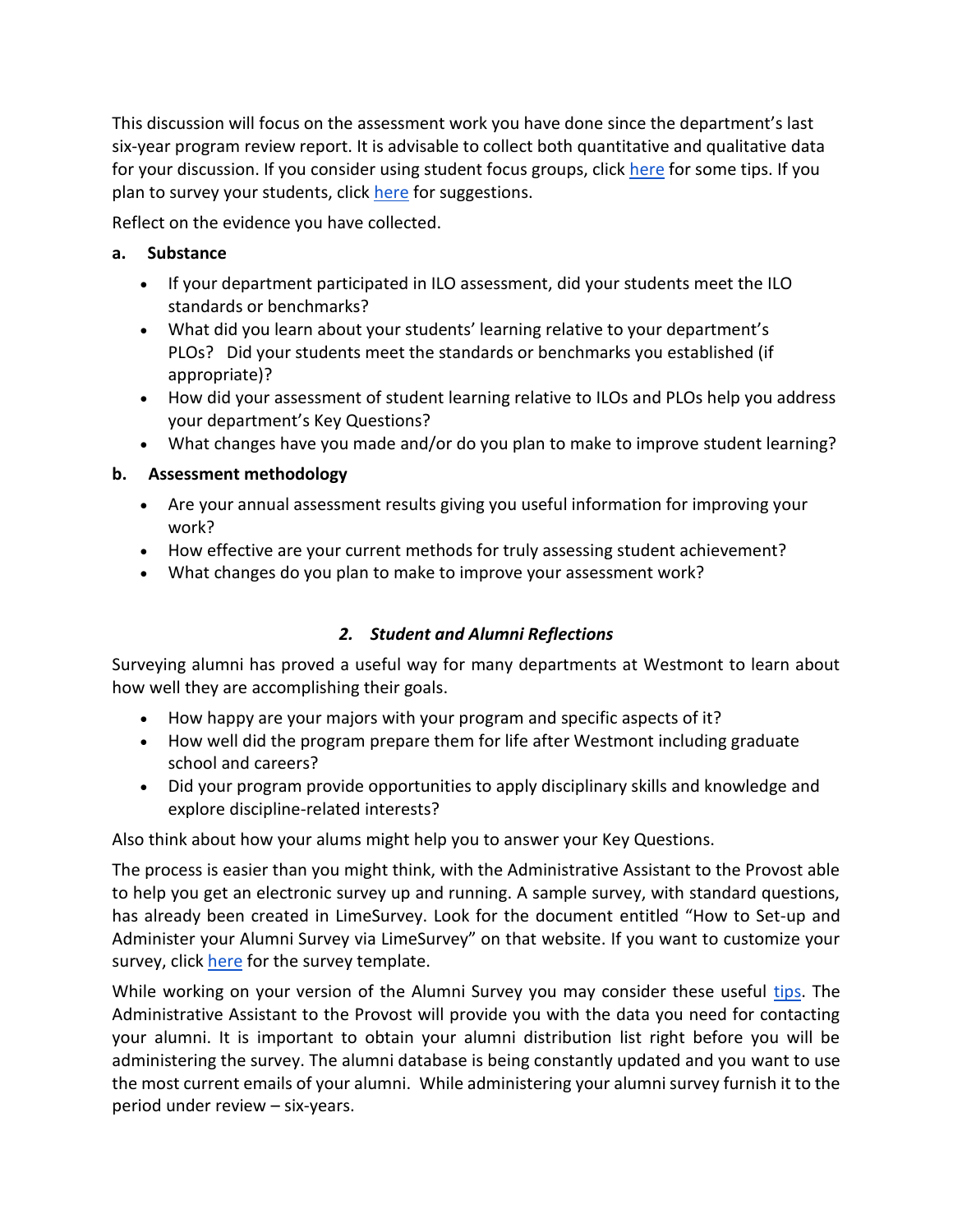It may be helpful for your department to conduct senior student focus group interviews and compare the results to the Alumni survey findings. Here are some [tips](file://///elc.westmont.edu/elc/Shared/Academic_Dean/Program%20Review%20Committee/PR%20Guide/2018%20revision/Linked%20documents%20and%20templates/Focus%20Groups.docx) for developing and administering focus groups.

#### **3.** *Curriculum Review*

This review provides an opportunity for the department to reexamine its curriculum to see if it is ideally configured for student success in the major and life beyond. If GE courses constitute a significant part of your curriculum please factor this into your curriculum review.

- How well does your program provide opportunities for students to learn disciplinary knowledge, skills, etc.?
- Are there ways you could structure your major more effectively?
- Is more effective sequencing of courses possible?
- Do you offer an appropriate range of courses each year?
- Is your curriculum comparable to curricula of similar departments at relevant peer institutions?

Curriculum should not be defined narrowly. Perhaps conversations with colleagues at other institutions may be helpful with respect to the overall philosophical framing of the major and the implications of that framing for pedagogy, emphases within courses, advising and so forth. If direct conversations are not feasible then perhaps studying written materials such as the catalog would be helpful. After looking at your existing curriculum, [curriculum map](http://westmont.edu/_offices/institutional_portfolio/program_review/documents/guide/CurriculumMap.doc) and [PLO](http://westmont.edu/_offices/institutional_portfolio/program_review/documents/guide/PLOAlignmentChart.doc)  [alignment chart,](http://westmont.edu/_offices/institutional_portfolio/program_review/documents/guide/PLOAlignmentChart.doc) are you content with the courses currently offered by your department? Are there holes or ways that resources could be allocated more effectively to help students learn what they need to learn? Is the major structured well, so that students can progress from more rudimentary exposure to the key learning objectives to more advanced expressions? Do your PLOs cover multiple levels of mastery, including the highest cognitive levels (evaluating and creating)? Discuss whether you offer enough courses at each level of sophistication. Address your Key Questions as appropriate.

Outside sources can be helpful in answering these questions. Some departments have found that [alumni surveys](http://westmont.edu/_offices/institutional_portfolio/program_review/documents/guide/AlumniSurvey.docx) have highlighted gaps in their curricula. Consult materials produced by professional or disciplinary organizations, which may provide a sense of national trends for your major. You should also compare your department's program with those of several peer institutions and include a brief analysis of this comparison in your report.

#### *4. Program Sustainability and Adaptability*

The basic question that needs to be addressed here is whether your department is likely to be around in ten years' time! Here are some questions to address:

- What does your department understand to be the primary challenges to your program's sustainability?
- Will your department be able to maintain programming and meet the needs of stakeholders in a rapidly changing professional and higher education environment?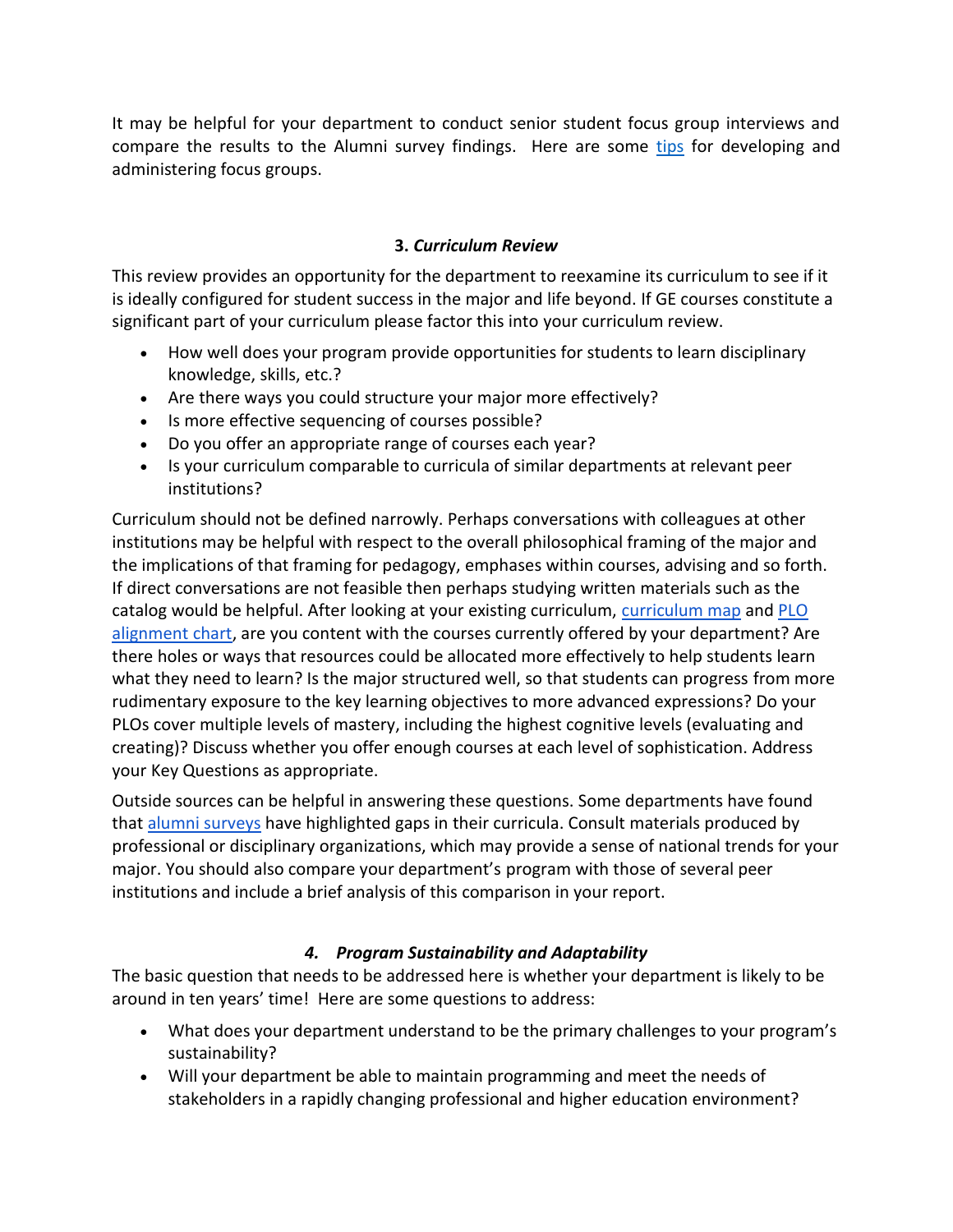- Will it be able to sustain its curriculum development and delivery, faculty and student research, and institutional service in response to internal challenges, such as changes in enrollment, staffing, or resource allocation?
- Do you need to consider more efficient mechanisms for utilizing or repurposing existing resources?

For some departments, it is more important to analyze external challenges and opportunities, while others need to focus on responses to internal changes. It is up to your department to set priorities and address them. Please state in your report the specific focus of your inquiry in this area. Understandably, your program sustainability or adaptability efforts may relate to your main Key Questions.

The following questions may help your department to identify the parameters of your sustainability or adaptability inquiry.

- First, *how does your major serve society?* How does your program meet current and potential needs in society and in relevant professions? Is your program well-adapted to survive and thrive in a rapidly changing higher education environment? This may be a wide-ranging discussion in which you examine the state of the various professions that your students gravitate toward as well as the transferable skills they acquire. Information from your alumni survey will likely be relevant here. In addition, your discipline's professional organizations may provide information on the employability of students with degrees in your field. Are there any changes to courses or curriculum you need to make in light of your findings here? There may be something to be gained from talking about sustainability issues with comparable small departments around the country. Are other departments of three to five full-time faculty relying more on parttime adjunct faculty? Are they sharing faculty with other departments of the college? Do they offer a wider or narrower variety of courses? What is the balance of their theoretical and more applied courses? What tracks do they have within their majors? Do they offer hybrid majors in conjunction with other departments? How do they integrate internships in their curricula? How do they market their programs? We expect your department to compare your program with at least three similar programs at peer institutions and include your findings in the report.
- Second, *how does your department serve Westmont?* How does your program contribute to Westmont's educational experience? Is your program attracting and graduating an appropriate number of students? Is your program attracting and graduating a good number and a good mix of students? How is your department serving other programs? There are departments that do not produce many majors but provide education to other majors. You may also consider the number of minors offered by your department. As part of this discussion, take a look at the gender and ethnicity of your graduates, and compare the percentages to those for the college as a whole. You will find this information in your departmental Program Review folder on the shared drive Egnyte. If your answers to any of these questions aren't what you would have hoped, discuss how you can address these issues. They may become one of your next Key Questions.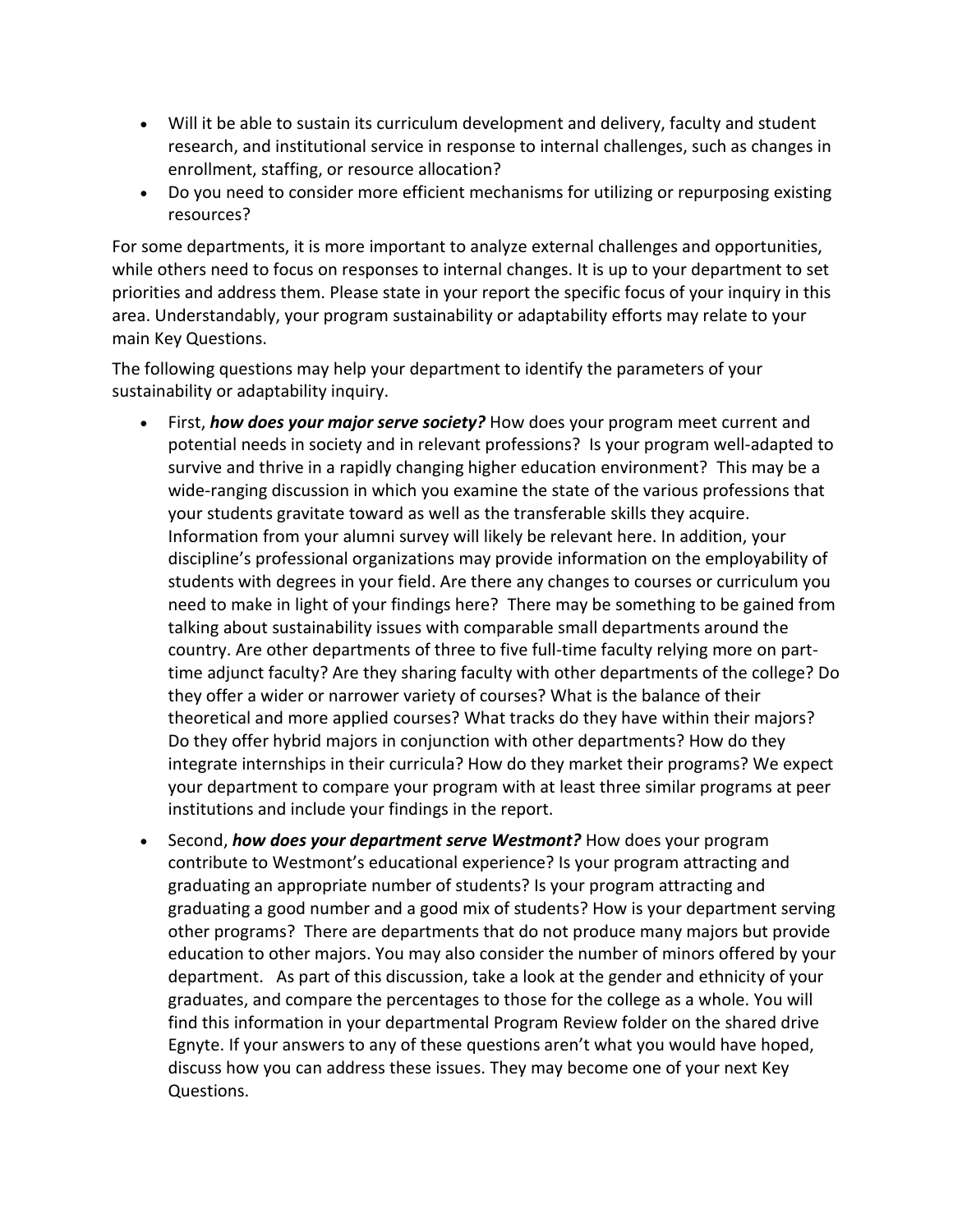Third, **how does your department respond to existing external or internal challenges and opportunities?** Provide an analysis of the trends and projections for enrollment in the program, including majors, minors, and General Education courses if applicable, and respond to challenges and opportunities of your program. Provide analysis of the departmental enrollment patterns during over the past six-years and your plan for addressing patterns of under-enrollment or inequity.

## *5. Contribution to Diversity*

Working on your six-year report presents an excellent opportunity to reflect on department's contribution to the college's diversity and inclusiveness efforts. You may consider the following questions while preparing this section of the report:

- Do courses offered by your department i**ncorporate content that represents a diverse set of perspectives and experiences?**
- Do course syllabi emphasize learning opportunities for all categories of students?
- Do department's faculty encourage students to disagree with the ideas in the readings and lectures as well as the perspectives of other scholars in the course? Do all students feel comfortable to express themselves?
- In which diversity and inclusiveness events and initiatives did your departmental faculty participate in the past six-years? Which diversity events did your faculty organize or facilitate? What did departmental faculty learn from those experiences?
- What is faculty gender and race/ethnic breakdown in your department? Are your faculty satisfied with the data? If not, which measures has your department undertaken or is planning to undertake with regards to faculty diversity?
- What is student gender and race/ethnic breakdown in your department? Are your faculty satisfied with the data? If not, which measures has your department taken or is planning to undertake with regards to student diversity?
- How does your department support students of color and women enrolled in your program?
- How does your department support faculty of color and female colleagues?

## *6. Additional Analysis*

There may well be other questions that your department needs to ask and other information that it needs to gather in order to assess student learning relative to the college's Institutional Learning Outcomes, your department's Program Learning Outcomes and/or your Key Questions.

For example:

**1.** General Education, especially if your department GE offerings constitute a significant part of your curriculum. In most cases, no assessment of GE student learning outcomes is required, although the data already collected by the General Education Committee can be used for drawing conclusions. However, if your department is solely responsible for the GE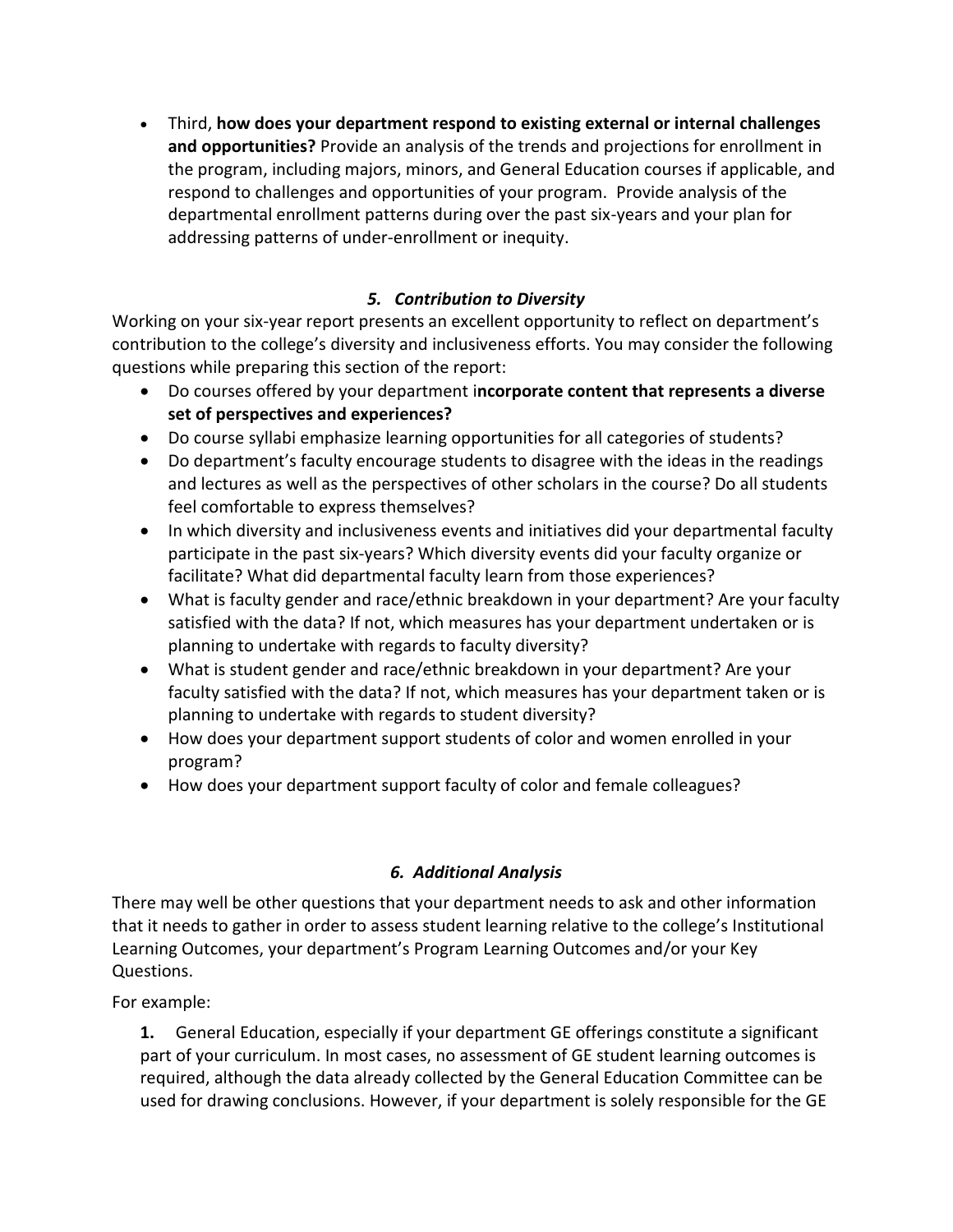area, we expect your department to collect and analyze the data and include your findings and recommendations in the six-year report

**2.** Finances: an analysis of your finances is necessary in your report if your department is requesting a significant increase in resources

- **3.** Faculty: quality, load, forthcoming retirements and desirable expertise of future hires
- **4.** Advising
- **5.** Employers'/internship supervisors' survey
- **6.** Facilities
- **7.** Interaction with other departments
- **8.** Integration of faith and learning in your program
- **9.** Collaboration with the departmental library liaison
- **10.** Student participation in off-campus programs
- **11.** Student/faculty research opportunities

When you finish your data analysis complete the [Inventory of Educational Effectiveness](http://westmont.edu/_offices/institutional_portfolio/program_review/documents/guide/IEEI.docx) for your program. This document helps your program to demonstrate how faculty expectations for student learning are aligned with student performance. This exhibit can also assist you in determining whether you have a reliable assessment system in place, and what additional components or processes you may need to develop. The college will draw upon or reference this document in preparing its institutional reports.

# *REPORT SECTION C: REPORTING YOUR CONCLUSIONS AND LOOKING FORWARD*

You and your colleagues have now gathered and analyzed a lot of data points. Well done! This section asks you to take what you have learned from your work of assessment and program review and look to the future.

#### **First, report on what your department learned as a result of all your assessment work and program review.**

### **Second, in light of what you've learned, what changes have you made or do you intend to pursue?**

Consider a big picture. What is your vision for the department five or ten years from now? Identify the *[changes](http://westmont.edu/_offices/institutional_portfolio/program_review/documents/guide/ProposedChanges.doc)* you have made or plan to make as a department in light of what you have learned. These could include modest changes, such as adjustments to courses or curriculum, as well as bigger dreams that would require substantial institutional support. It would be ideal to have a list of changes that includes items that span this range; this information will be used later for drafting your Action Plan. Departments should be aware that, given limited resources, applying for significant additional resources from the institution is akin to applying for a grant.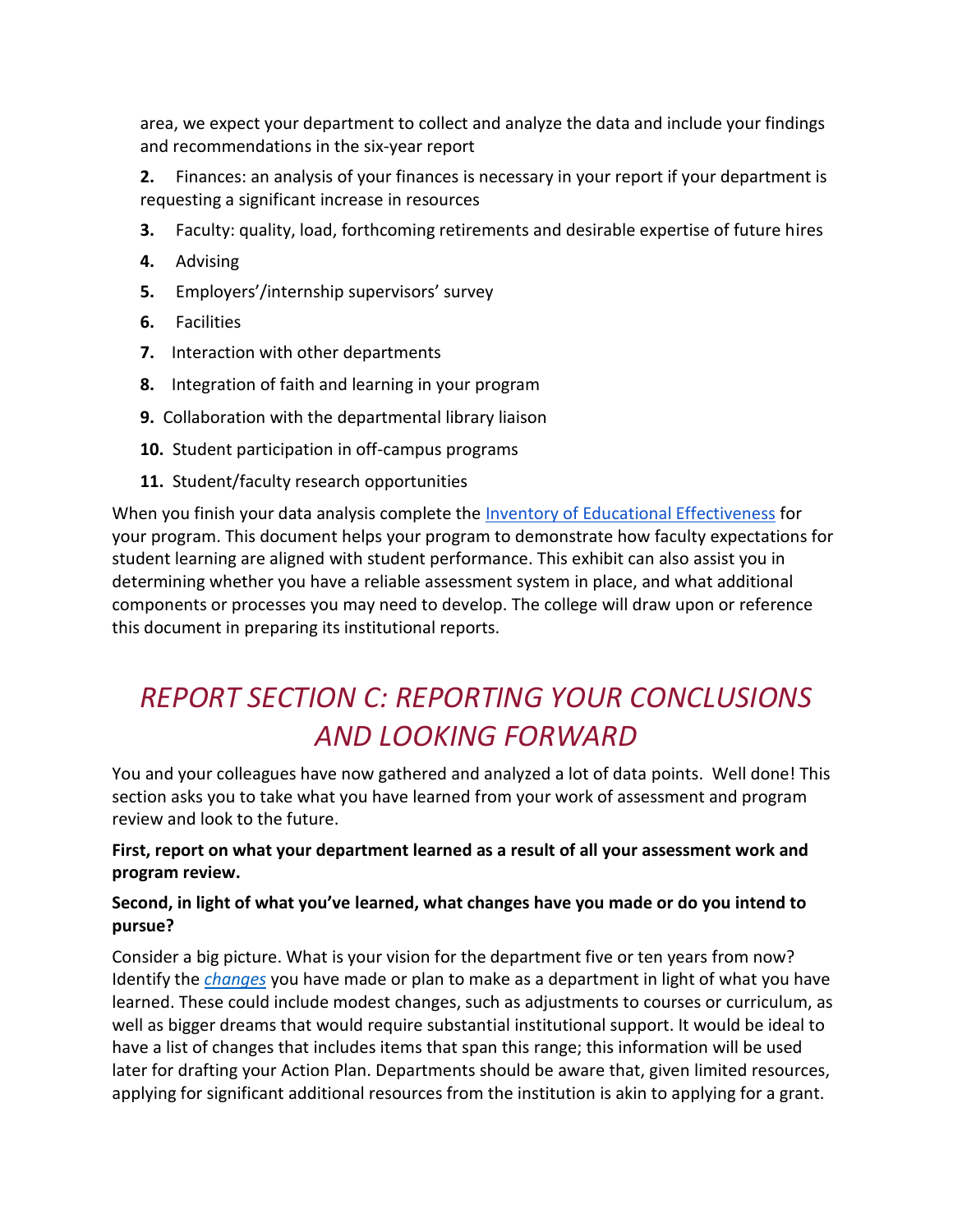Strong proposals will be grounded in thorough analysis of the program, its budget, and clear evidence for the need. As with grants, however, you may receive what you asked for or you may not. Your vision for the future and the changes you plan to make should not be largely dependent on hitting the jackpot.

As part of this first section, you should also look at your department's mission and vision statements. In light of what you have found through your program review, are they still relevant and appropriate?

Use your findings and reflections for listing the items that might be included in your Action Plan and Multi-Year Assessment Plan. This section also includes a first draft of Key Questions for your next review cycle. Departments are not expected to include details of Six-Year Program Review Report elements in the Action Plan.

# *REPORT SECTION D: APPENDICES FOR THE SIX-YEAR PROGRAM REVIEW REPORT*

#### **Required Appendices and Filled-In Templates**

- 1. Previous PRC Recommendations
- 2. The link to the departmental Program Review site where program mission, vision, goals and program learning outcomes for the current Six-Year Program Review Report are posted
- 3. Summary of assessment results for every PLO (preferably in the form of a table or a chart)
- 4. Rubrics and assessment instruments for every PLO
- 5. Reports on closing the loop activities for every PLO (may be included in the Report Section 2).
- 6. [Curriculum Map](http://westmont.edu/_offices/institutional_portfolio/program_review/documents/guide/CurriculumMap.doc) or the link to the document
- 7. [PLO Alignment Chart](http://westmont.edu/_offices/institutional_portfolio/program_review/documents/guide/PLOAlignmentChart.doc) or the link to the document
- 8. [Alumni Survey](http://westmont.edu/_offices/institutional_portfolio/program_review/documents/guide/AlumniSurvey.docx)
- 9. Peer institution comparison (can be incorporated in the body of the report)
- 10. Faculty race/ethnicity and gender breakdown
- 11. Student race/ethnicity and gender breakdown
- 12. Review of library holding (to be developed in collaboration with the departmental library liaison)
- 13. Internships report (if applicable)
- 14. Budget analysis if the department is asking for additional funding